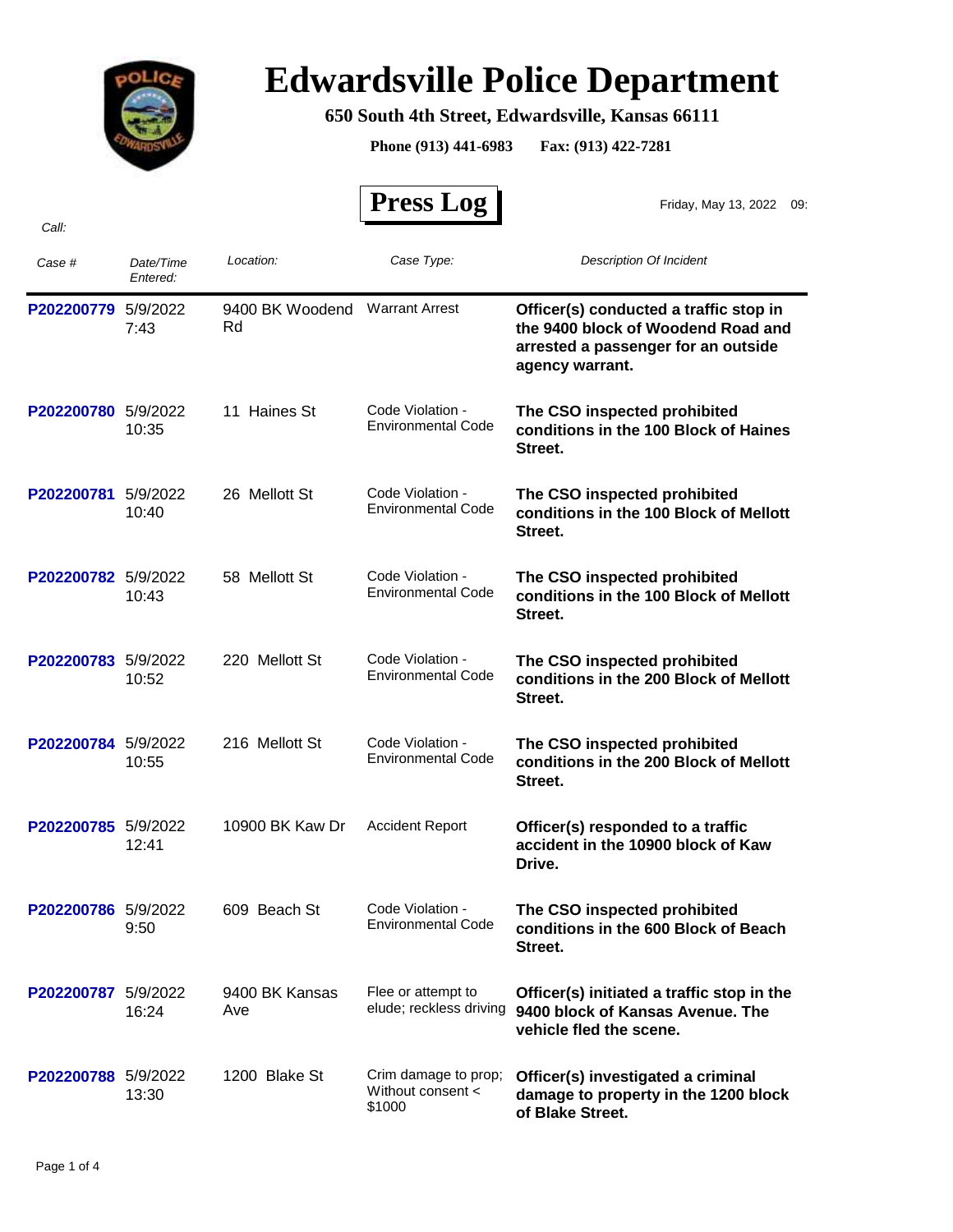| Press Log |  |
|-----------|--|
|-----------|--|

| Case #               | Date/Time<br>Entered: | Location:             | Case Type:                                             | <b>Description Of Incident</b>                                                                                                            |
|----------------------|-----------------------|-----------------------|--------------------------------------------------------|-------------------------------------------------------------------------------------------------------------------------------------------|
| P202200789 5/9/2022  | 22:18                 | 1500BK S 102nd<br>St  | Fleeing or eluding a<br>LEO                            | Officer(s) attempted to conduct a<br>traffic stop in the 1500 block of S.<br>102nd Street and the vehicle failed to<br>stop.              |
| P202200790 5/9/2022  | 23:59                 | 9000 BK Woodend<br>Rd | Fleeing or eluding a<br>LEO                            | Officer(s) attempted to conduct a<br>traffic stop in the 9000 block of<br>Woodend Road and the vehicle failed<br>to stop.                 |
| P202200791           | 5/10/2022<br>3:29     | 800BK S 9th St        | <b>TOW REPORT</b>                                      | Officer(s) initiated a traffic stop in the<br>800 block of S. 9th Street. The vehicle<br>was towed.                                       |
| P202200792 5/9/2022  | 14:30                 | 347 N 110th St        | <b>INFORMATION</b><br><b>REPORT</b>                    | The CSO checked an address in the<br>300 Block of North 110th for a current<br>building permit.                                           |
| P202200793 5/10/2022 | 10:17                 | 700BK S 110th St      | Theft of<br>prop/services; Value<br>less than $$1,500$ | Officer(s) investigated a stolen auto<br>call in the 700 block of S 110th Street.                                                         |
| P202200794 5/10/2022 | 14:00                 | 749 Blake St          | <b>Battery</b>                                         | Officer(s) investigated a battery call in<br>the 700 block of Blake Street.                                                               |
| P202200795 5/10/2022 | 14:15                 | 749 Blake St          | <b>Accident Report</b>                                 | Officer(s) investigated a private<br>property accident in the 700 block of<br><b>Blake Street.</b>                                        |
| P202200796 5/10/2022 | 14:00                 | 650 S 4th St          | <b>ASSIST OTHER</b><br><b>AGENCY</b>                   | Officer(s) received information<br>regarding a crime that occurred in<br>Kansas City, Kansas.                                             |
| P202200797 5/9/2022  | 13:20                 | 9530 Shearer Rd       | Code Violation -<br><b>Environmental Code</b>          | The CSO inspected prohibited<br>conditions in the 9000 blk of Shearer<br>Road.                                                            |
| P202200798 5/10/2022 | 18:28                 | 104 S 4th St          | Theft of prop/services                                 | Officer(s) responded to the police<br>station to investigate a theft that<br>previously occurred in the 100 block of<br>South 4th Street. |
| P202200799 5/10/2022 | 21:00                 | 200BK S 3rd St        | <b>SUSPICIOUS</b><br><b>PERSON</b>                     | Officer(s) were dispatched to the 200<br>block of S. 3rd Street to investigate a<br>suspicious person.                                    |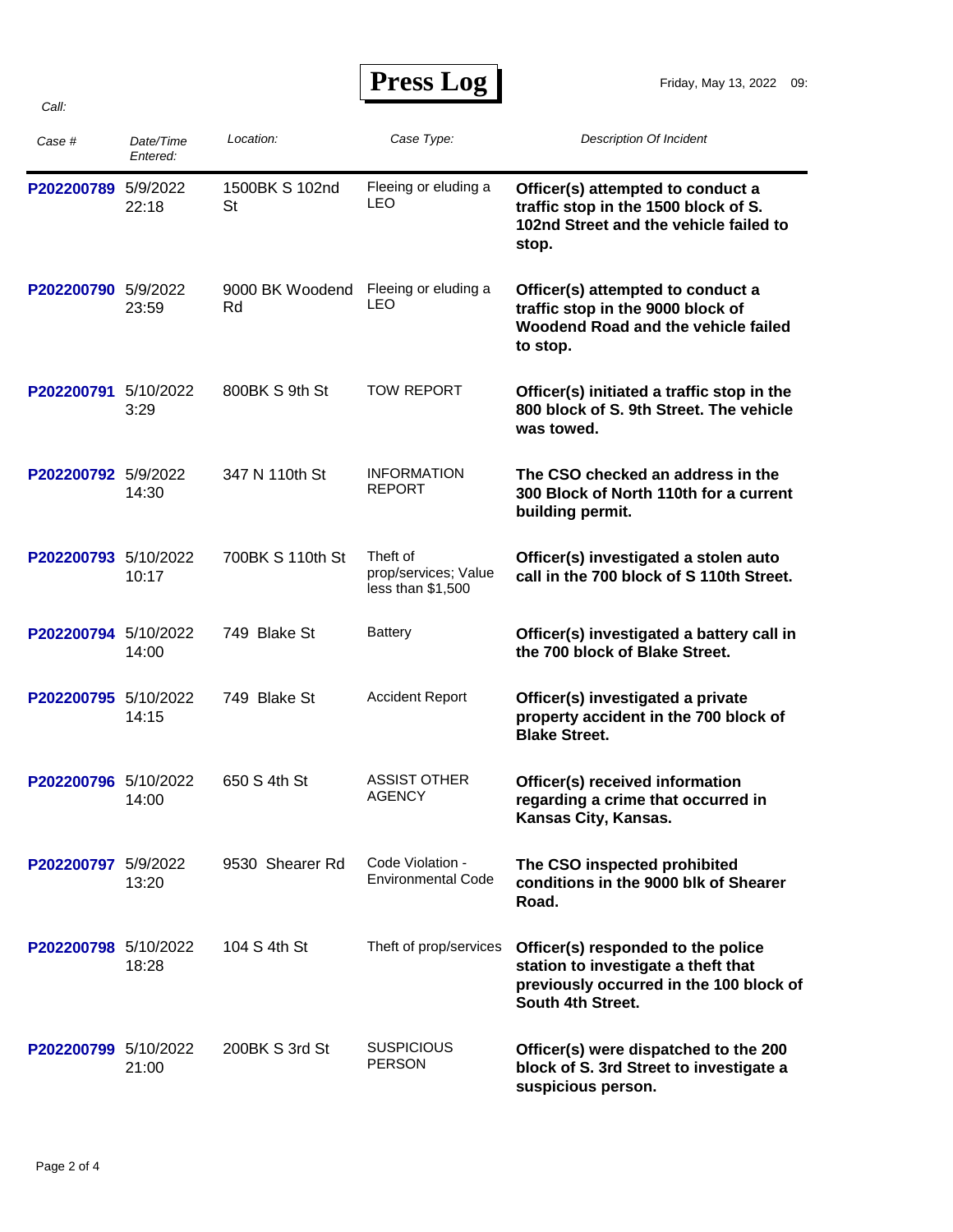## **Press Log**

| Case #               | Date/Time<br>Entered: | Location:                    | Case Type:                                                | Description Of Incident                                                                                                                                                                   |
|----------------------|-----------------------|------------------------------|-----------------------------------------------------------|-------------------------------------------------------------------------------------------------------------------------------------------------------------------------------------------|
| P202200800 5/11/2022 | 5:22                  | 9500 BK Woodend<br>Rd        | Possession of<br>marijuana                                | Officer(s) initiated a traffic stop in the<br>9500 block of Woodend Road. The<br>driver was arrested for possession of<br>marijuana and drug paraphernalia.                               |
| P202200801           | 5/11/2022<br>9:37     | 10701 Shawnee<br>Mission Pky | <b>Warrant Arrest</b>                                     | Officer(s) served an Edwardsville<br>warrant.                                                                                                                                             |
| P202200802 5/11/2022 | 11:35                 | 30 Haines St                 | ANIMAL CALL (AT<br>LARGE, BITE)                           | The CSO impounded a stray dog in the<br>100 Block of Hanies Street.                                                                                                                       |
| P202200803 5/11/2022 | 8:55                  | 276 Blake St                 | Code Violation -<br><b>Environmental Code</b>             | The CSO inspected prohibited<br>conditions in the 200 Blk of Blake<br>Street.                                                                                                             |
| P202200804 5/11/2022 | 9:16                  | 425 Riverfalls Rd            | Code Violation -<br><b>Environmental Code</b>             | The CSO inspected prohibited<br>conditions in the 400 Block of<br><b>Riverfalls Road.</b>                                                                                                 |
| P202200805 5/11/2022 | 15:16                 | 1200 S 102nd St              | <b>Warrant Arrest</b>                                     | Officer(s) conducted a traffic stop in<br>the 1200 block of south 102nd Street.<br>The driver was arrested for driving<br>while suspended and an active<br><b>Johnson County warrant.</b> |
| P202200806 5/11/2022 | 17:42                 | 200 BK Beach St              | Possession of<br>stimulant                                | Officer(s) conducted an attempt to<br>locate in the 200 block of Beach Street.<br>A suspect was arrested for an NCIC<br>warrant and possession of a stimulant.                            |
| P202200807 5/11/2022 | 19:14                 | 400 BK River Falls<br>Rd     | Crim damage to prop;<br>Without consent <<br>\$1000       | Officer(s) investigated a criminal<br>damage to property in the 400 block of<br><b>River Falls Road.</b>                                                                                  |
| P202200808 5/11/2022 | 17:42                 | 200 BK Beach St              | <b>Warrant Arrest</b>                                     | Officer(s) served an Edwardsville<br><b>Municipal Warrant.</b>                                                                                                                            |
| P202200809 5/11/2022 | 22:07                 | 1700BK S 98th St             | <b>INFORMATION</b><br><b>REPORT - Trespass</b><br>Warning | Officer(s) were dispatched to a<br>disturbance in the 1700 block of S.<br>98th Street.                                                                                                    |
| P202200810 5/12/2022 | 7:16                  | 9000 K-32 Hwy                | Possession of<br>marijuana                                | Officer(s) investigated a traffic stop in<br>the 9000 block of K-32. The driver was<br>arrested for possessing drugs and<br>paraphernalia.                                                |